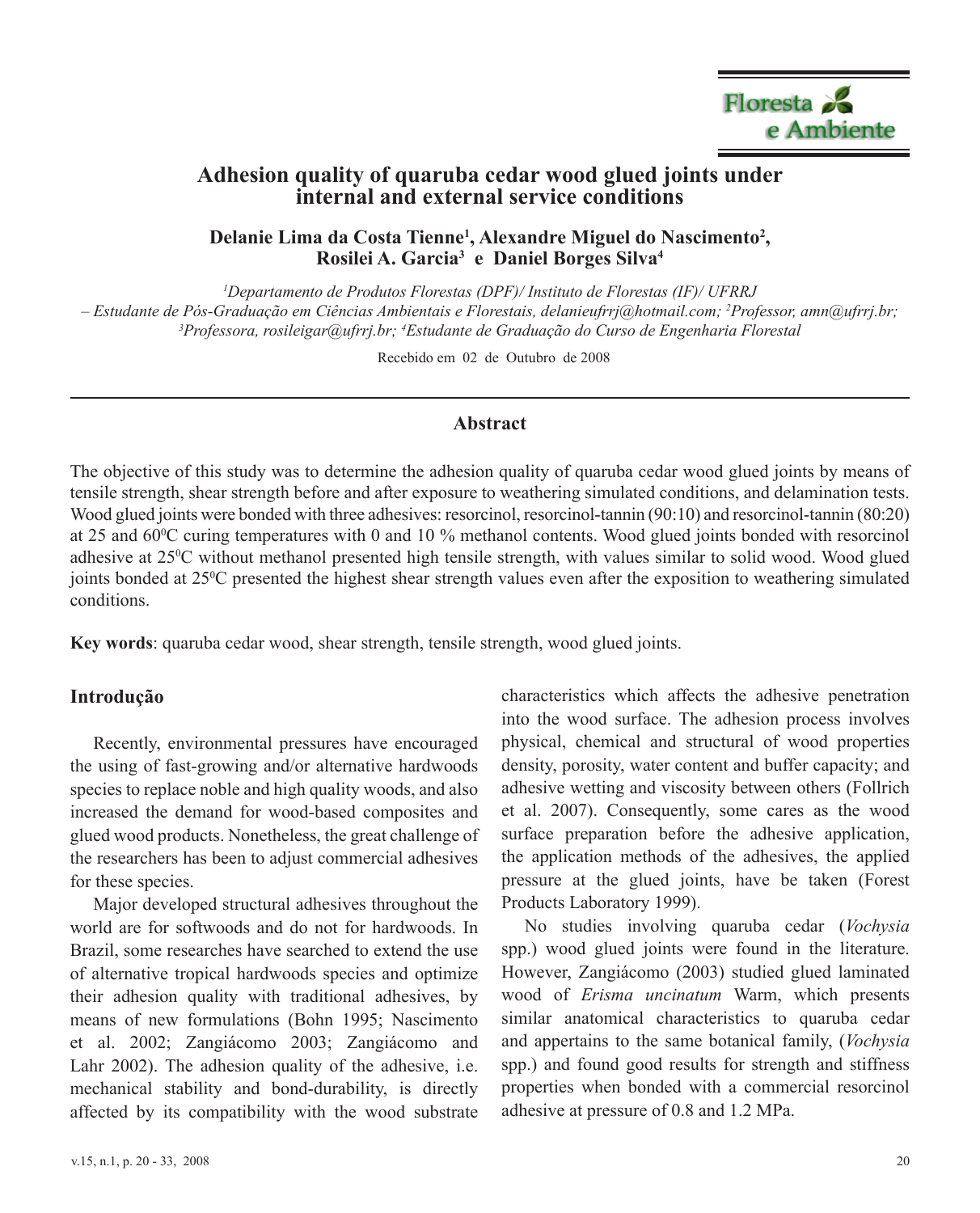The resorcinol adhesive is one of the most used for structural glued wood products. Nevertheless, although to guarantee a good bonding with high mechanical strength and bond-durability under weathering conditions, the resorcinol presents high costs, reaching around 30% of the total cost of the glued laminate wood production. For this reason, glued laminate wood is less competitive than other materials such as concrete and steel for structural applications (Melo and Mantilla Carrasco 2004).

In order to reduce the resorcinol adhesive costs, some formulations have appeared to increase its viability by using of dilutions and mixtures with other less expensive adhesives (Grigsby and Warnes 2004; Nascimento et al. 2002; Szücs et al. 1998; Vrazel 2002). In this context, the tannin-based adhesives represent a good option in the market and they have been widely used because of its excellent environmental appeal due to extraction generally be carried from the residue exploitation such as barks. Moreover, some authors states that the addition of tannin to resorcinol adhesives in presence of paraformaldehyde catalyst increases the mechanical strength of wood glued joints even to humidity and temperature variations, the two most important environmental factors affecting the adhesion quality (Grigsby and Warnes 2004; Pizzi 1994).

Several adhesive formulations have been developed, but in Brazil the works involving strength tests of the alternative tropical wood glued materials after exposure to weathering conditions are scarce. Thus, the present work aims to evaluate the strength of resorcinol and resorcinol-tannin adhesives used in quaruba cedar wood (*Vochysia* spp.) glued joints before and after exposure to simulated conditions of internal and external services. The choice of specie is justified by the abundance and low price of queruba cedar wood in the regional market, and also by its good mechanical and machining properties. Therefore, the objectives were:

(1) To verify the adhesion quality and the integrity of the quaruba cedar wood glued joints with the resorcinol and resorcinol-tannin adhesives;

(2) To verify the effect of the curing temperature and methanol content in the adhesion quality of these adhesives;

(3) To verify the strength of the bondline of the wood glued joints before and after exposure to weathering simulated conditions.

# **Material and Methods**

## **Material Preparation**

Commercial boards of Quaruba Cedar Wood (*Vochysia*  spp.) with dimensions 450 x 30 x 2.5 cm (length x width x thickness) were obtained from local market in Rio de Janeiro City, Rio de Janeiro State, Brazil. After to reach the moisture content equilibrium, the wood boards were cut to performer the quality adhesion tests of wood glued joints and then the samples were conditioned at  $20 \pm$  $2^{\circ}$ C and 65  $\pm$  3% relative humidity in climate room until stable weight.

The quaruba cedar wood glued joints were bonded with three adhesives types: resorcinol; resorcinol-tannin (90:10) and resorcinol-tannin (80:20). The resorcinol adhesive, commercial type, was provided by Borden Química Indústria e Comércio Ltda, Curitiba City, Paraná State, Brazil and the powdered black wattle (*Acacia mearnsii* De Wild) tannin-based adhesive, commercially named Phenotan M, was supplied by TANAC S.A, Montenegro City, Rio Grande do Sul State, Brazil. A solution of tannin-based adhesive was prepared at the proportion 1:1 (tannin:water). The catalyst paraformaldehyde was added to all adhesives (proportion 1:5) and mixed during 5 minutes. For all adhesives, a quantity of 300 g  $m<sup>2</sup>$  was applied to the wood face.

Two curing temperatures of  $25$  and  $60^{\circ}$ C and two methanol contents (0 and 10% - based on the adhesive weight) were evaluated. The wood glued joints were pressed by an apparatus adapted to universal testing machine at a pressure of 1 MPa for 5 hours.

Therefore, a factorial design was used in this project. The three factors chosen in the experimental design were adhesive type (3 levels: resorcinol, resorcinoltannin (90:10) and resorcinol-tannin (80:20)), curing temperature (2 levels:  $25$  and  $60^{\circ}$ C) and methanol content (0 and 10%) which resulted in a total of 12 treatment combinations. The performance of quaruba cedar wood glued joints was compared to quaruba cedar solid wood by using a total of 20 samples.

Four measurements were performed in order to evaluate the adhesion quality: tensile strength (TS), shear strength (SS), shear strength after weathering simulated conditions  $(SS_{\text{weathering}})$  and delamination testing. For tensile strength measurements were used 12 replications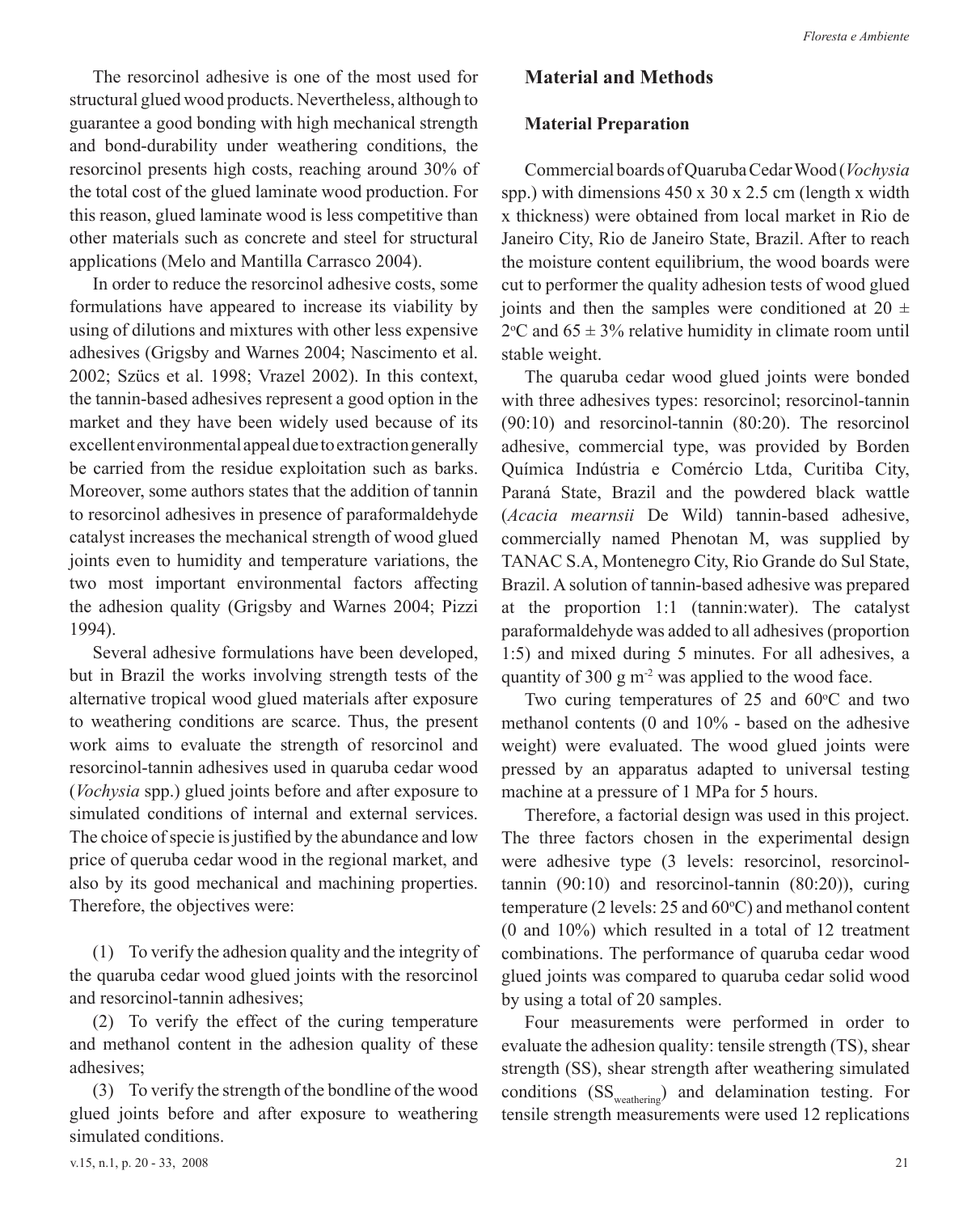#### *Floresta e Ambiente*

for each treatment combination resulting in a total of 144 observations. For shear strength measurements were used 20 replications for each treatment combination where 10 replications were tested before and 10 after exposure to weathering simulated conditions, respectively, which resulted in a total of 120 observations for each condition. The delamination testing was performed for the three best treatments found in the shear strength measurements before and after weathering simulated conditions.

## **Determination of Tensile Strength**

The tensile strength testing measured the force necessary to rupture the quaruba cedar wood glued joints by means of the stress applied perpendicular to the grain and to the plane of the bondline. Wood glued joints samples of 6.4 x 5 x 5 cm with 2.54 cm diameter holes were prepared and tensile strength determined according to the ABNT NBR 7190.1997 standard.

### **Determination of Shear Strength**

The shear strength testing measured the strength of the quaruba cedar wood glued joints to shearing stresses parallel to the grain or the force per unit area sheared, at failure (Landrock 1985). Wood glued joints samples were prepared (Figure 1) and shear strength measured according to the ASTM D 905.1994 standard. Shear strength properties of quaruba cedar solid wood were measured according to the ASTM D 143.1994 standard. After, the failure evaluation of the wood glued joints was performed following the ASTM D 3110.1994 standard. Also, the moisture content and density of samples were determined.



**Figure 1**. Dimension samples for shear strength measurement of quaruba cedar wood glued joints, according to ASTM D 905.1994 standard.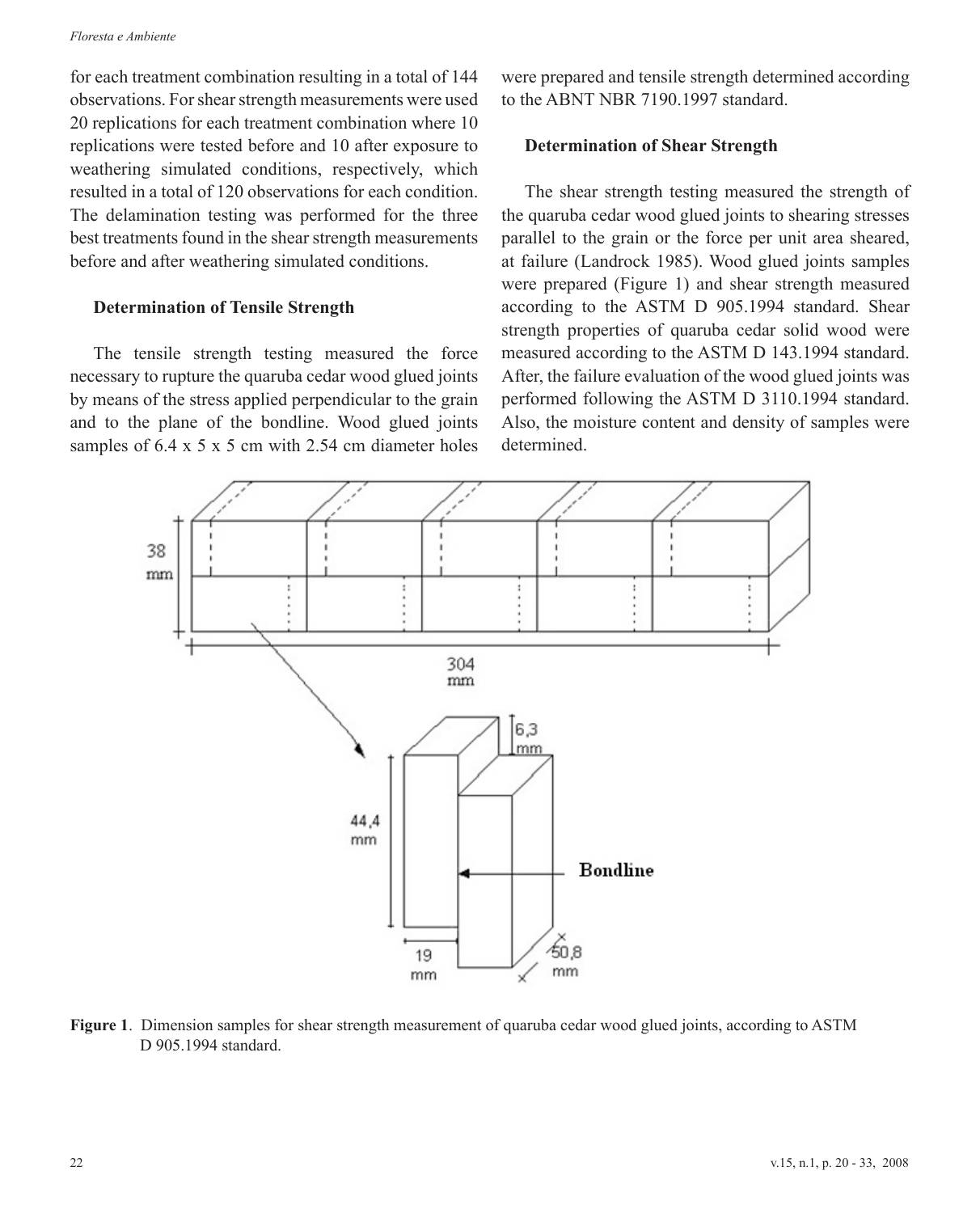# **Determination of Shear Strength after Exposure to Weathering Simulated Conditions**

Wood glued joints used for this test were prepared as previously mentioned in the last paragraph. To simulate the weathering conditions, it was chosen the procedure B from ASTM D 1183.1994 standard with addition of water immersion as specified in Table 1. This test was performed at two cycles. After, the shear strength variation values were calculated as follows:

$$
\Delta_{\rm ss} = \left[ \frac{(SS_{\rm{weathering}} - S)}{SS} \right] \times 100 \, (%)
$$

Where: $\Delta_{ss}$  : shear strength variation as a result of exposure to the test conditions, percentage. *SS* : shear strength value before exposure at weathering simulated conditions, MPa. *SS<sub>weathering</sub>* : shear strength value after exposure at weathering simulated conditions, MPa.

| <b>Exposure</b> | Period (hours) | Temperature $(^{\circ}C)$ | <b>Relative Humidity (%)</b> |
|-----------------|----------------|---------------------------|------------------------------|
|                 | 48             | $60 \pm 3$                | Inferior to 30               |
| Exterior        | 48             | $38.5 \pm 2$              | 85 to 90                     |
|                 | 48             | $23 \pm 1$                | Water immersion              |
|                 | 8              | $-18 \pm 2$               | About 100                    |
|                 | 64             | $38.5 \pm 2$              | 85 to 90                     |

**Table 1**. Procedure used to simulate the weathering conditions for the quaruba cedar wood glued joints.

## **Delamination Testing**

Three wood blocks (with 8 veneer sheets of 19 mm thickness per block) of 330 x 76 x 152 mm (length x width x thickness) were pressing to glue the joints and after samples were cut at dimensions of 76 x 76 x 152 mm. The delamination test was performed following the ASTM D 1101.1994 standard. The Procedure A described by this standard was modified to adapt it to our laboratory conditions. Therefore, the samples were immersed in water at  $18-27$ °C in autoclave under 508 mmHg vacuum and hold it for 25 minutes. After, the vacuum was released and a pressure of 270 kPa applied for three hours. Finally, the samples were dried at  $67^{\circ}$ C for 22 hours. This cycle was performed three times.

## **Results and Discussion**

### **Tensile Strength**

Table 2 shows the results of analysis of variance (F values) for tensile strengths (TS) property. Table 3 presents the results obtained for TS property of quaruba cedar wood glued joints and solid wood. TS values for solid wood was higher than those found for wood glued joints, however statistical analysis showed the solid wood samples presented higher density values  $(D_{12\%})$  than those of wood glued joints (Table 2). Therefore, to consider the impact of sample density on the tensile strength, the ratio  $TS/D_{12\%}$  was used. Nonetheless, none treatment reached the solid wood values for TS. Exceptionally, the wood glued joints bonded with resorcinol at  $25^{\circ}$ C and 0% methanol content presented TS values close to solid wood (Table 3).

A significant interaction between adhesive type and curing temperature as well as adhesive type and methanol content was observed for TS property at a probability level of 0.01 (Table 2). No significant differences were found between adhesive types bonded at  $60^{\circ}$ C curing temperature while wood glued joints showed higher TS values when bonded with resorcinol adhesive at  $25^{\circ}$ C as compared with other adhesive at the same temperature (Figure 2A). The strength of the resorcinol-tannin adhesive had a tendency to diminish with an increase of the tannin proportion from 10 to 20% at  $25^{\circ}$ C curing temperature. The resorcinol adhesive had a reduced strength when bonded at 60°C curing temperature (Figure 2A). No significant differences were found between adhesives types for 0% methanol content while for 10% methanol,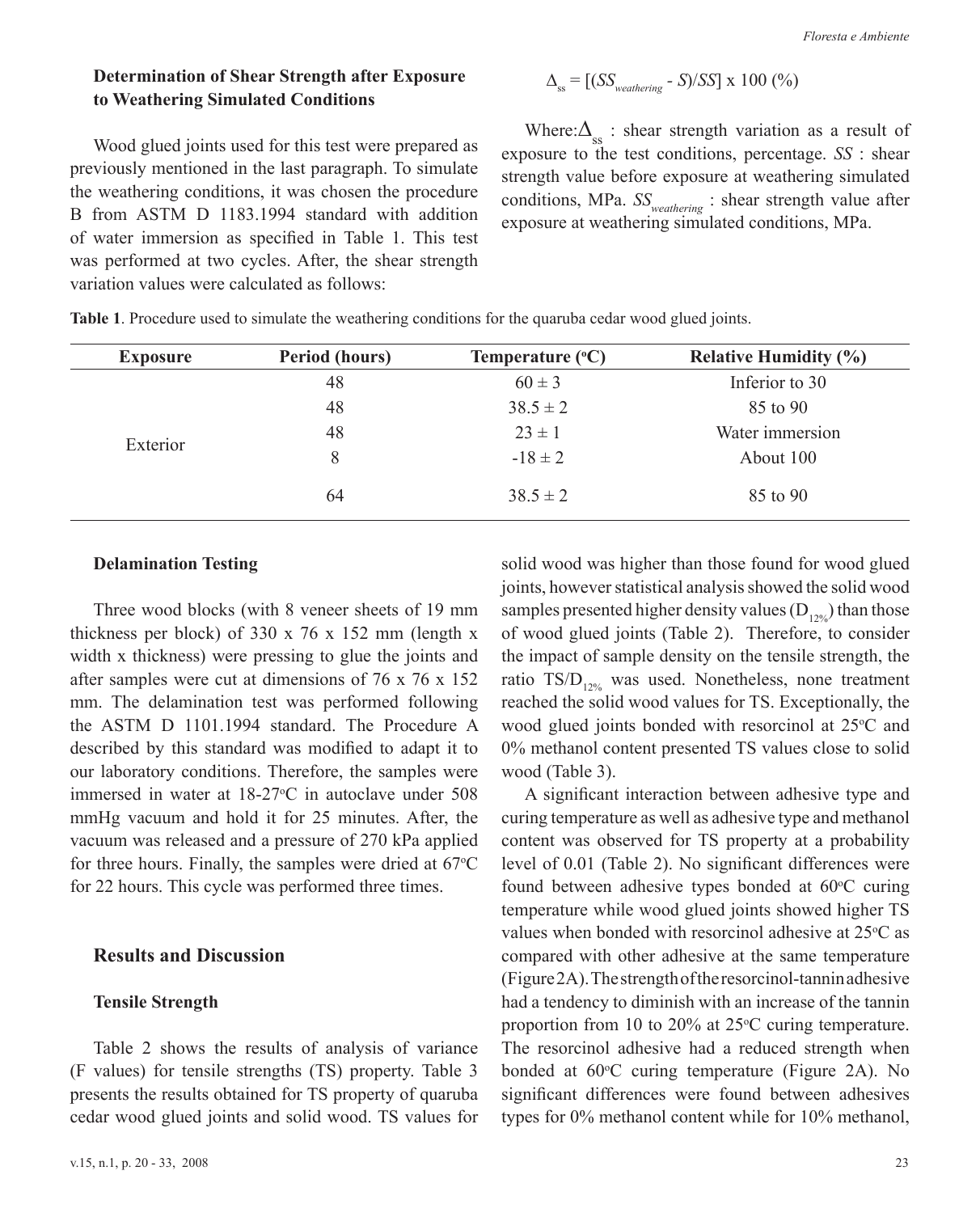the strength of wood glued joints for TS decreased with addition of 20% tannin adhesive (Figure 2B).

Table 4 presents the results for strength qualitative analysis of quaruba cedar wood glued joints. These results show that the majority of samples for all treatments failed completely or partially in the wood which show

good adhesion for all adhesives types. However, the majority of the treatments had low or regular strengths – compared to wood characteristic value of 2.26 MPa. Also, the wood glued joints bonded with all adhesives for both temperatures and 0% methanol content as well as those bonded with resorcinol adhesive at 25% curing

|  |  |  |  |  | Table 2. Results of the analysis of variance (F values) for tensile and shear strengths of quaruba cedar wood glued joints. |
|--|--|--|--|--|-----------------------------------------------------------------------------------------------------------------------------|
|--|--|--|--|--|-----------------------------------------------------------------------------------------------------------------------------|

| Source of variation           | <b>TS</b>          | $D_{12\%}$ TS            | <b>SS</b>                | $D_{12\%}$ SS            | $\text{SS}_{\text{weathering}}$ |
|-------------------------------|--------------------|--------------------------|--------------------------|--------------------------|---------------------------------|
| T X Solid Wood                | -                  | $7.44**$                 | $\overline{\phantom{0}}$ | $3.82**$                 |                                 |
| Adhesive                      | $4.10*$            | $\overline{\phantom{a}}$ | $1.64^{NS}$              | $\overline{\phantom{a}}$ | 3.01 <sup>NS</sup>              |
| Temperature                   | $4.67*$            | $\overline{\phantom{a}}$ | 58.25**                  | $\overline{\phantom{0}}$ | $147.71**$                      |
| Methanol                      | $7.71*$            |                          | $1.16^{NS}$              | $\overline{\phantom{0}}$ | 0.20 <sup>NS</sup>              |
| Adhesive*Temperature          | $10.52**$          |                          | $6.83**$                 | $\overline{\phantom{a}}$ | 17.90**                         |
| Adhesive*Methanol             | $5.01**$           |                          | $7.07**$                 |                          | $11.90**$                       |
| Temperature*Methanol          | 2.43 <sup>NS</sup> | $\overline{\phantom{a}}$ | 1.49 <sup>NS</sup>       | $\overline{\phantom{a}}$ | $21.40**$                       |
| Adhesive*Temperature*Methanol | 0.33 <sup>NS</sup> |                          | $7.04**$                 |                          | 2.37 <sup>NS</sup>              |

T x Solid Wood: contrast between treatment (wood glued joints) and solid wood. TS: tensile strength. D<sub>12% TS, SS</sub>: density average value at 12% moisture content for TS and SS, respectively. *SS*: shear strength before exposure to weathering simulated conditions. *SSweathering*: shear strength after exposure to weathering simulated conditions.

\* Significant at 0.05 probability level.

\*\* Sgnificant at 0.01 probability level.

<sup>NS</sup> Not significant.

**Table 3**. Results obtained for tensile strength average values of quaruba cedar wood glued joints and solid wood.

| <b>Adhesive</b>   | Curing Temperature (°C) | <b>Methanol</b><br>Content $(\% )$ | <b>TS</b><br>(MPa) | ${\bf D}_{12\%}$<br>$(g \text{ cm}^{-3})$ | TS/ $D_{12\%}$<br>$(MPa cm3 g-1)$ |
|-------------------|-------------------------|------------------------------------|--------------------|-------------------------------------------|-----------------------------------|
|                   | 25                      | $\theta$                           | 3.4                | 0.56                                      | 6.0                               |
| Resorcinol        |                         | 10                                 | 3.3                | 0.60                                      | 5.5                               |
|                   |                         | $\theta$                           | 2.2                | 0.58                                      | 3.7                               |
|                   | 60                      | 10                                 | 2.4                | 0.57                                      | 4.2                               |
|                   |                         | $\theta$                           | 3.0                | 0.56                                      | 5.3                               |
| Resorcinol-Tannin | 25                      | 10                                 | 2.5                | 0.56                                      | 4.4                               |
| (90:10)           | 60                      | $\theta$                           | 2.0                | 0.54                                      | 3.8                               |
|                   |                         | 10                                 | 1.9                | 0.58                                      | 33                                |
|                   |                         | $\theta$                           | 2.7                | 0.56                                      | 4.9                               |
| Resorcinol-Tannin | 25                      | 10                                 | 1.1                | 0.62                                      | 1.8                               |
| (80:20)           |                         | $\theta$                           | 3.0                | 0.63                                      | 4.7                               |
|                   | 60                      | 10                                 | 2.3                | 0.56                                      | 4.0                               |
| <b>Means</b>      |                         |                                    | 2.5                | 0.58                                      | 4.3                               |
| <b>Solid Wood</b> |                         |                                    | 3.8                | 0.63                                      | 6.1                               |

TS: tensile strength average values. D12%: density average value at 12% moisture content. TS/D12%: ratio tensile strength per density at 12% moisture content.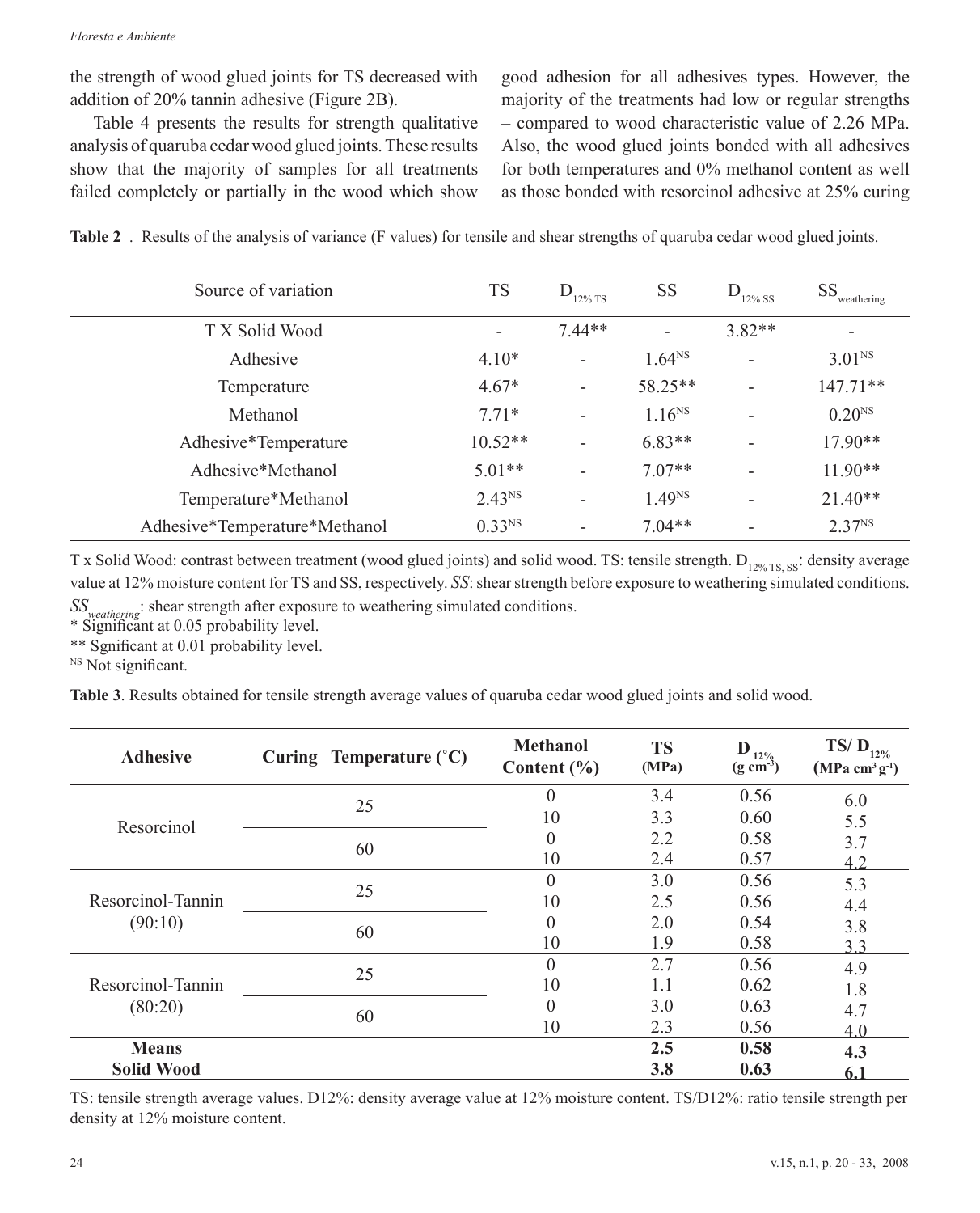

**(A) Interaction Adhesive Type\*Curing Temperature**

**(B) Interaction Adhesive Type\*Methanol Content**



**Figure 2.** (A) Interaction between adhesive type and curing temperature for tensile strength property. (B) Interaction between adhesive type and methanol content. Means with the same letter are not significantly different at 0.05% probability level. Capital letters: comparison between means of the same adhesive and different curing temperatures and methanol contents for (A) and (B), respectively. Lower case letters: comparison between means of the same curing temperature and methanol content for (A) and (B) at different adhesive types, respectively.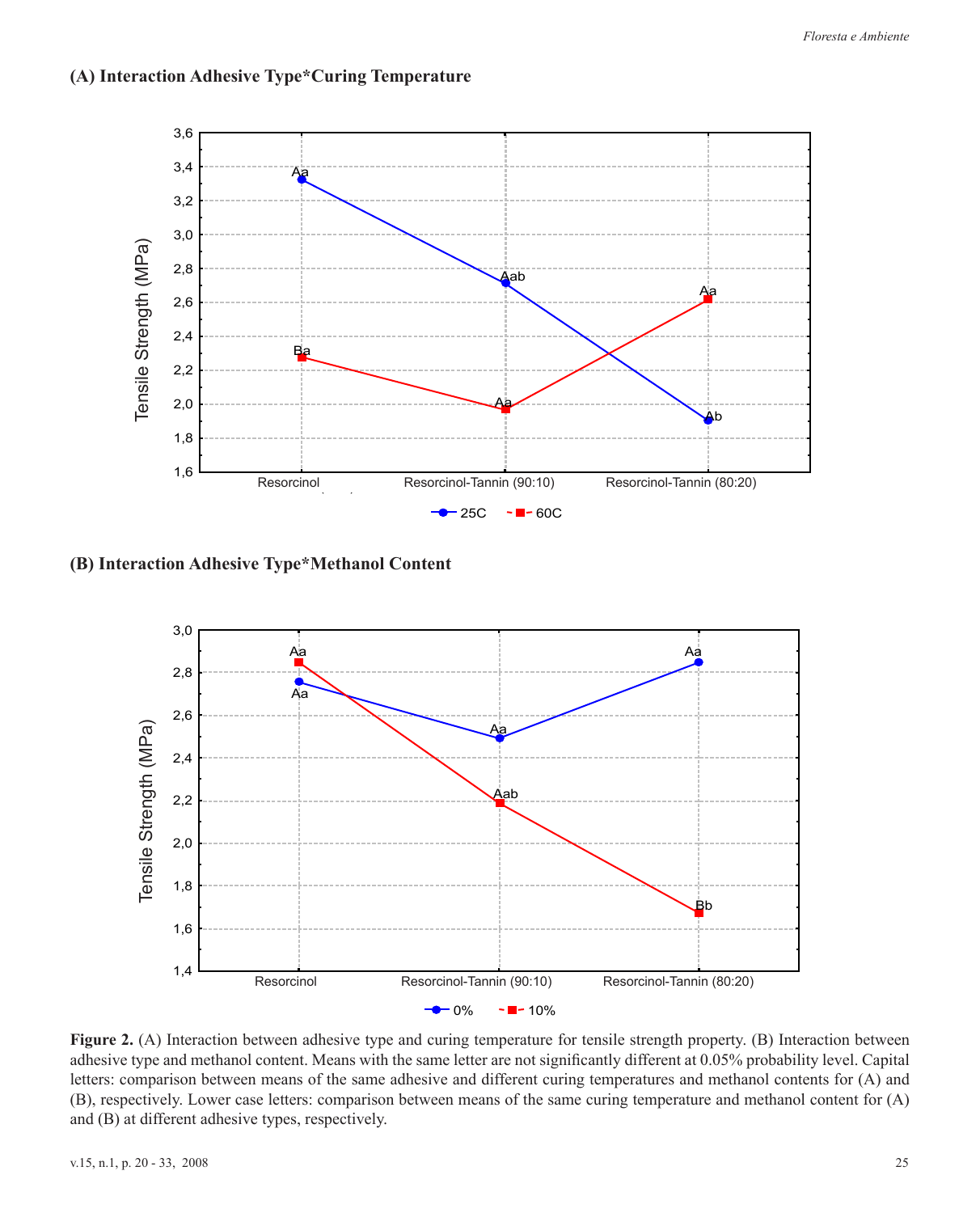temperature and 10% methanol content had at least 10% of higher strength than solid wood (Table 4).

## **Shear Strength**

Table 5 presents the results obtained for shear strength before and after exposure to weathering simulated conditions and for sample densities at 0 and 12% moisture content. According to Wood Handbook of the USDA Forest Products Laboratory (1999), low moisture contents can cause an excessive adhesive's water absorption which causes problems due to the reduced penetration of the adhesives within the wood. On the other side, woods with high moisture contents can not absorb the adhesive. Therefore, the ideal moisture content for glued woods is situated between 6 and 14%. For this raison, in our study, the wood joints were bonded with a moisture content of 12% (based on the oven-dry of wood sample).

The sample densities at 0 and 12 % moisture contents presented values from  $0.54$  to  $0.60$  g cm<sup>-3</sup> and from  $0.53$  to 0.58 g cm-3, respectively. These densities contribute to obtain a good adhesion in quaruba cedar wood glued joints. The influence of wood density in the adhesion is more physical than chemical. Really, it directly controls the mechanical adhesion and the adhesive diffusion because high densities generally diminish the amount and/or the size of the pores making difficult the adhesive wetting and penetration as well as a good linkage formation in the interface wood-adhesive. Then, the wood density recommended to glued joints is below of 0.8 g cm-3 (Forest Products Laboratory (1999).

According to ASTM D 2559.1994 standard, the wood glued joints employed in structures exposed at external service conditions not must have lower shear strength than solid wood. In our work, the shear strength of wood solid is higher than that of the treatments (Table 5). Nevertheless, statistical analysis showed higher densities for solid wood, which can explain these results (Table 2). Hence, to consider the impact of sample density on the shear strength, the ratio  $SS/D_{12\%}$  was used. Consequently, the following treatments reached superior or similar

**Table 4**. Strength qualitative analysis of quaruba cedar wood glued joints for tensile strength test.

|                  | Curing Temperature $(^{\circ}C)$ |                     | <b>Methanol Content (%)</b> |          |                  |               |                 |          |                |               |
|------------------|----------------------------------|---------------------|-----------------------------|----------|------------------|---------------|-----------------|----------|----------------|---------------|
|                  |                                  |                     |                             |          | $\bf{0}$         |               |                 |          | 10             |               |
| <b>Adhesive</b>  |                                  | <b>Failure Type</b> |                             |          |                  |               | <b>Strength</b> |          |                |               |
|                  |                                  |                     | L                           | $\bf{R}$ | Н                | $\frac{0}{0}$ | L               | $\bf{R}$ | H              | $\frac{0}{0}$ |
|                  |                                  | Adhesive            | $\Omega$                    | $\theta$ | $\Omega$         | 0.0           | $\Omega$        | $\Omega$ | $\theta$       | 0.0           |
|                  | 25                               | Wood                | $\Omega$                    | 4        | 8                | 100.0         | 3               | 5        | 2              | 83.3          |
| Resorcinol       |                                  | Interface*          | $\overline{0}$              | $\theta$ | $\boldsymbol{0}$ | 0.0           | $\Omega$        | $\theta$ | $\mathfrak{2}$ | 16.7          |
|                  |                                  | Adhesive            |                             | $\theta$ | $\Omega$         | 10.0          | $\Omega$        | $\Omega$ | $\theta$       | 0.0           |
|                  | 60                               | Wood                | 2                           |          | 3                | 60.0          | 6               | 3        | $\theta$       | 75.0          |
|                  |                                  | Interface           | 3                           | $\Omega$ | $\boldsymbol{0}$ | 30.0          | 3               | $\theta$ | $\theta$       | 25.0          |
|                  | 25                               | Adhesive            | $\Omega$                    | $\Omega$ | $\Omega$         | 0.0           | $\Omega$        | $\Omega$ | $\theta$       | 0.0           |
|                  |                                  | Wood                | 3                           | 6        | $\mathbf{1}$     | 83.3          | 8               | 3        | $\theta$       | 91.7          |
| Resorcinol-      |                                  | Interface           | $\theta$                    |          | 1                | 16.7          | $\Omega$        |          | $\theta$       | 8.3           |
| Tannin $(90:10)$ |                                  | Adhesive            |                             | $\theta$ | $\overline{2}$   | 27.3          | 1               | $\theta$ | $\theta$       | 8.3           |
|                  | 60                               | Wood                | 5                           | 0        | $\theta$         | 45.5          | 6               | 2        | $\theta$       | 66.7          |
|                  |                                  | Interface           | 3                           | $\Omega$ | $\boldsymbol{0}$ | 27.3          | 3               | $\theta$ | $\theta$       | 25.0          |
|                  |                                  | Adhesive            | 2                           | $\theta$ | 1                | 27.3          | 8               | $\Omega$ | $\theta$       | 80.0          |
|                  | 25                               | Wood                | 2                           | 2        | 3                | 63.6          |                 | 0        | $\theta$       | 10.0          |
| Resorcinol-      |                                  | Interface           | $\theta$                    | $\theta$ | 1                | 9.1           |                 | $\theta$ | $\theta$       | 10.0          |
| Tannin(80:20)    |                                  | Adhesive            | $\overline{2}$              | $\Omega$ | $\Omega$         | 16.7          | $\Omega$        | $\Omega$ | $\theta$       | 0.0           |
|                  | 60                               | Wood                | 2                           |          | 4                | 58.3          | 11              |          | $\theta$       | 100.0         |
|                  |                                  | Interface           | 3                           | $\Omega$ | $\theta$         | 25.0          | $\Omega$        | 0        | $\theta$       | 0.0           |

L: low strength, next to solid wood characteristic values. R: regular strength, below or next to solid wood average values. H: higher strength than solid wood. \* failure at the interface wood-adhesive.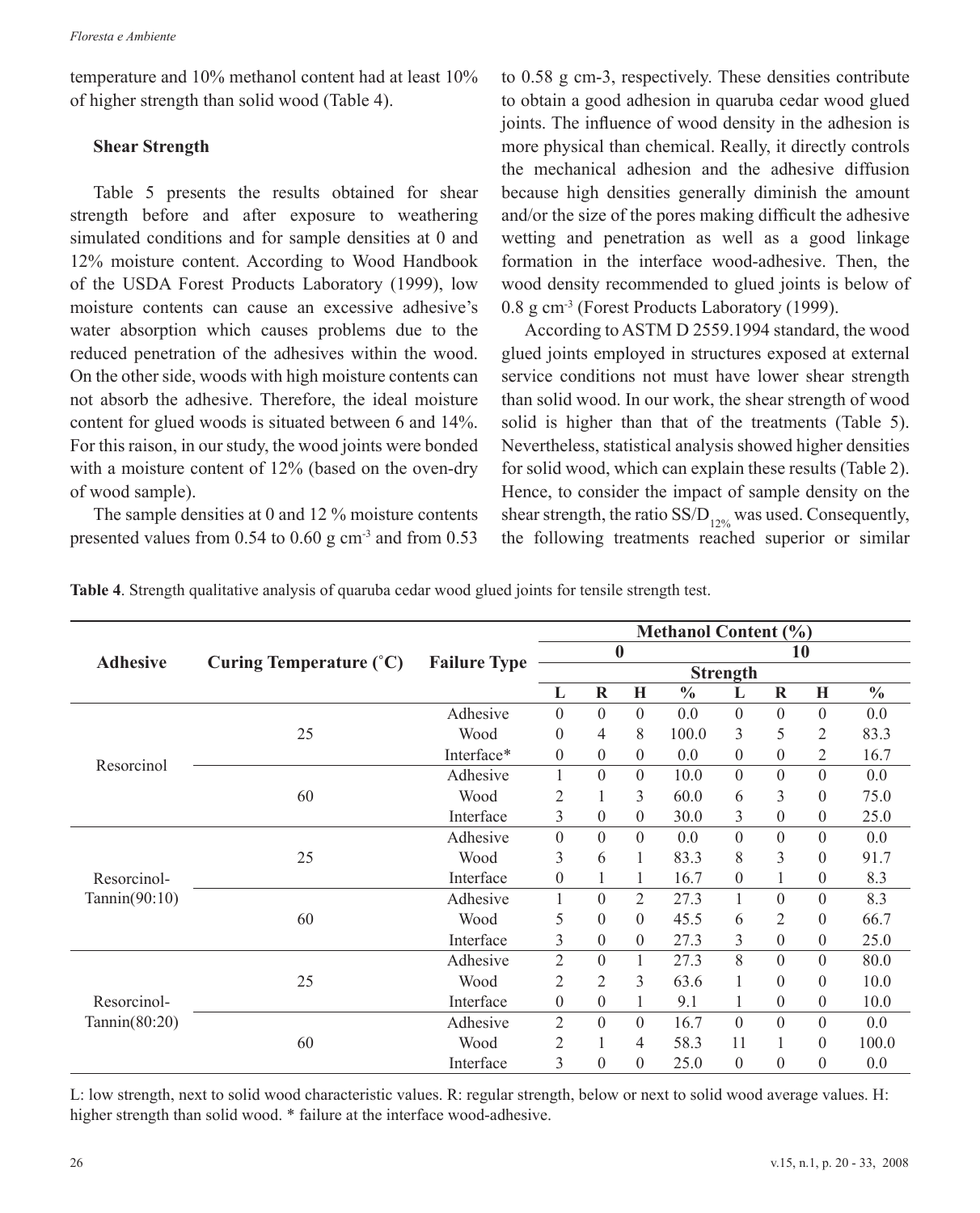| <b>Shear Strength Before Exposure to Weathering Simulated Conditions</b> |                         |                                    |                    |              |                                     |                                    |                                  |
|--------------------------------------------------------------------------|-------------------------|------------------------------------|--------------------|--------------|-------------------------------------|------------------------------------|----------------------------------|
| <b>Adhesive</b>                                                          | Curing Temperature (°C) | <b>Methanol</b><br>Content $(\% )$ | <b>SS</b><br>(MPa) | МC<br>$(\%)$ | $D_{12\%}$<br>$(g \text{ cm}^{-3})$ | $D_{0\%}$<br>$(g \text{ cm}^{-3})$ | $SS/D_{12\%}$<br>$(MPa cm3 g-1)$ |
|                                                                          | 25                      | $\theta$                           | 10.6               | 13.0         | 0.58                                | 0.56                               | $18.2*$                          |
| Resorcinol                                                               |                         | 10                                 | 10.6               | 13.1         | 0.58                                | 0.55                               | $18.3*$                          |
|                                                                          | 60                      | $\theta$                           | 6.9                | 10.6         | 0.58                                | 0.57                               | 11.9                             |
|                                                                          |                         | 10                                 | 8.4                | 10.6         | 0.57                                | 0.55                               | 14.7                             |
|                                                                          | 25                      | $\theta$                           | 10.6               | 12.6         | 0.61                                | 0.58                               | $17.4*$                          |
| Resorcinol-                                                              |                         | 10                                 | 9.4                | 13.0         | 0.60                                | 0.57                               | 15.6                             |
| Tannin $(90:10)$                                                         | 60                      | $\theta$                           | 8.7                | 10.0         | 0.55                                | 0.56                               | 15.8                             |
|                                                                          |                         | 10                                 | 9.7                | 10.2         | 0.56                                | 0.54                               | $17.3*$                          |
|                                                                          |                         | $\theta$                           | 10.6               | 12.9         | 0.60                                | 0.57                               | $17.7*$                          |
| Resorcinol-                                                              | 25                      | 10                                 | 10.2               | 13.0         | 0.60                                | 0.57                               | $17.0*$                          |
| Tannin (80:20)                                                           |                         | $\theta$                           | 9.9                | 10.4         | 0.58                                | 0.58                               | $17.0*$                          |
|                                                                          | 60                      | 10                                 | 7.5                | 11.9         | 0.54                                | 0.53                               | 13.9                             |
| <b>Means</b>                                                             |                         |                                    | 9.4                | 11.8         | 0.58                                | 0.56                               | 16.3                             |
| <b>Solid Wood</b>                                                        |                         |                                    | 11.0               | <b>12.0</b>  | 0.65                                |                                    | 17.0                             |

**Table 5**. Results obtained for shear strength average values before and after exposure to weathering simulated conditions of quaruba cedar wood glued joints and solid wood.

|  |  | <b>Shear Strength After Exposure to Weathering Simulated Conditions</b> |  |  |  |
|--|--|-------------------------------------------------------------------------|--|--|--|
|--|--|-------------------------------------------------------------------------|--|--|--|

| <b>Adhesive</b>               | Curing Temperature (°C) | <b>Methanol</b><br>Content $(\% )$ | <b>SS</b><br>weathering<br>(MPa) | МC<br>weathering<br>$\frac{6}{2}$ | D<br>12% weathering<br>$(g \text{ cm}^{-3})$ | D<br>$0\%$ weathering<br>$(g \text{ cm}^{-3})$ |
|-------------------------------|-------------------------|------------------------------------|----------------------------------|-----------------------------------|----------------------------------------------|------------------------------------------------|
|                               | 25                      | $\overline{0}$                     | 10.8                             | 10.0                              | 0.58                                         | 0.56                                           |
| Resorcinol                    |                         | 10                                 | 11.1                             | 10.3                              | 0.57                                         | 0.55                                           |
|                               | 60                      | $\theta$                           | 5.4                              | 10.2                              | 0.58                                         | 0.56                                           |
|                               |                         | 10                                 | 7.6                              | 10.4                              | 0.57                                         | 0.54                                           |
|                               | 25                      | $\theta$                           | 10.9                             | 10.1                              | 0.57                                         | 0.56                                           |
| Resorcinol-                   |                         | 10                                 | 9.1                              | 10.3                              | 0.58                                         | 0.56                                           |
| Tannin (90:10)                | 60                      | $\theta$                           | 7.6                              | 10.1                              | 0.58                                         | 0.56                                           |
|                               |                         | 10                                 | 8.9                              | 10.1                              | 0.55                                         | 0.53                                           |
|                               | 25                      | $\theta$                           | 11.0                             | 10.2                              | 0.56                                         | 0.55                                           |
| Resorcinol-<br>Tannin (80:20) |                         | 10                                 | 9.3                              | 10.1                              | 0.59                                         | 0.57                                           |
|                               |                         | $\Omega$                           | 9.0                              | 10.1                              | 0.57                                         | 0.54                                           |
|                               | 60                      | 10                                 | 8.1                              | 10.4                              | 0.54                                         | 0.54                                           |
| <b>Means</b>                  |                         |                                    | 9.1                              | 10.2                              | 0.57                                         | 0.55                                           |

SS, SS<sub>weathering</sub>: shear strength average values before and after exposure to weathering simulated conditions, respectively. MC, MC<sub>weathering</sub>: moisture content of samples for shear strength tests before and after exposure to weathering simulated conditions, respectively. D<sub>12%, 0%</sub>: density average value at 12% and 0% moisture content for SS, respectively. SS/D<sub>12%</sub>: ratio shear strength per density at  $12\%$  moisture content. D<sub>12%, 0%</sub> weathering: density average value at 12% and 0% moisture content for SS<sub>weathering</sub>, respectively. \* attained the solid wood values.

values to solid wood: resorcinol adhesive at 25°C curing temperature for both methanol contents; resorcinoltannin (90:10) at  $25^{\circ}$ C with 0% methanol content and at  $60^{\circ}$ C with 10% methanol content; and resorcinol-tannin  $(80:20)$  for all combinations, in exception at 60 $\degree$ C curing temperature with 10% methanol content. The treatment mean for shear strength before and after exposure to weathering simulated conditions had similar values

demonstrating a good performance of wood glued joints even in extreme temperature and humidity conditions.

A significant double interaction for shear strength before weathering simulated conditions (SS) was observed between adhesive type and curing temperature as well as adhesive type and methanol content at a probability level of 0.01. Also, a significant triple interaction was observed between adhesive type, curing temperature and methanol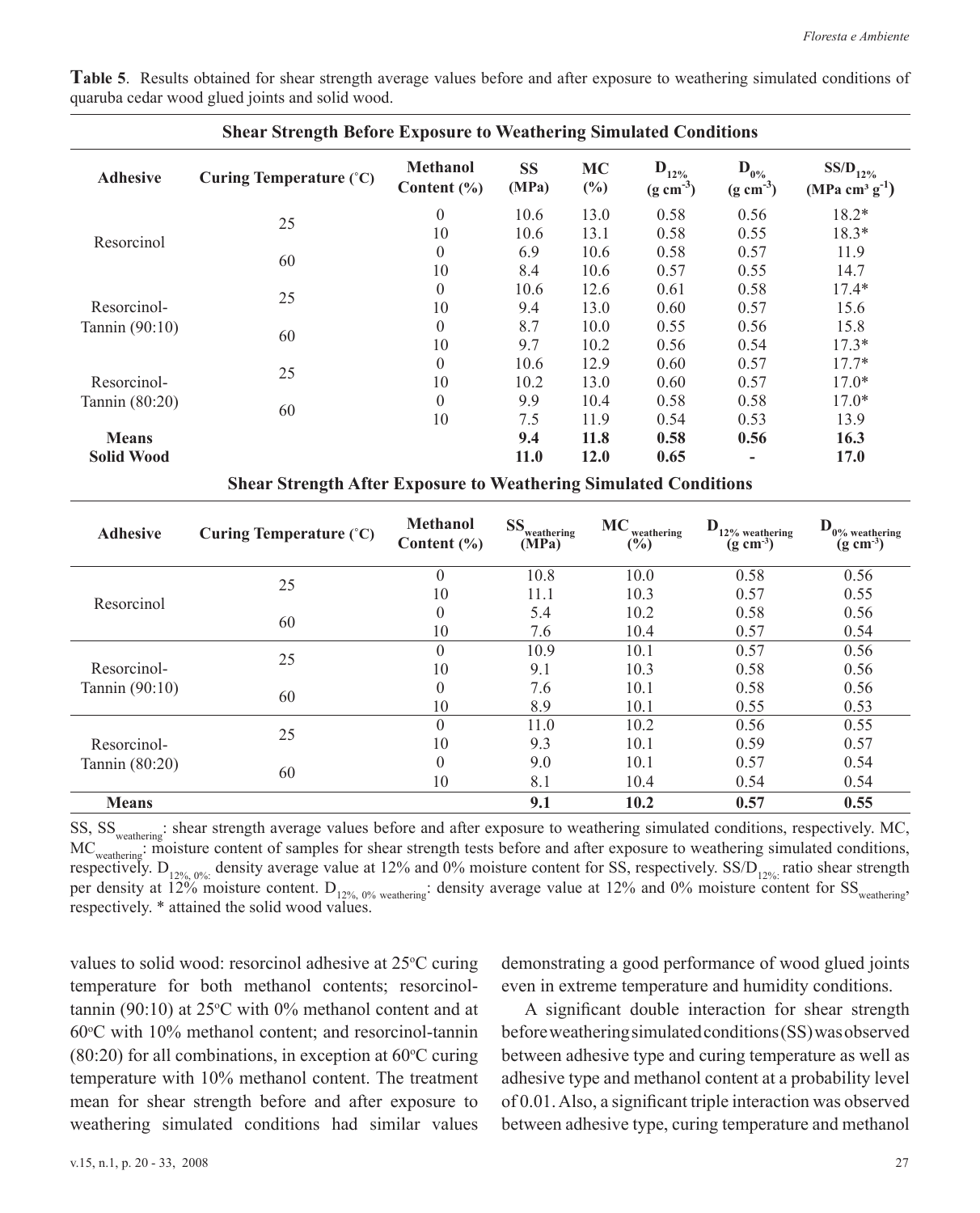#### *Floresta e Ambiente*

content at a probability level of 0.01 (Table 2). Wood glued joints without methanol had high SS when bonded at 25 °C curing temperature independently of adhesive type (Figure 3A). A positive relationship was observed at  $60^{\circ}$ C curing temperature with an increase of black wattle tannin adhesive in methanol absence (Figure 3A). For treatments with 10% methanol content, a significant difference was observed between resorcinol-tannin  $(90:10)$  and resorcinol-tannin  $(80:20)$  adhesives at 60<sup>o</sup>C temperature (Figure 3B). Indeed, the SS was reduced with the increase of tannin proportion in the adhesive formulation. Also, the methanol reduced the SS of the resorcinol and resorcinol-tannin (80:20) adhesives with the curing temperature increase from  $25$  to  $60^{\circ}$ C (Figure 3B).

## **Shear Strength After Exposure to Weathering Simulated Conditions**

Statistical analysis for the shear strength after exposure to weathering simulated conditions  $(SS_{\text{weathering}})$ revealed a significant interaction between adhesive type and curing temperature; adhesive type and methanol content; and curing temperature and methanol content at a probability level of 0.01 (Table 2). The  $SS_{\text{weather}}$ of wood glued joints bonded with resorcinol adhesive presented a significant reduction at  $60^{\circ}$ C curing temperature while other adhesives were not significantly affected by the curing temperature (Figure 4A). The resorcinol and resorcinol-tannin (80:20) adhesives had the SS<sub>weathering</sub> increased and decreased, respectively, with

## $-25C$   $-\blacksquare$  60C 6,5 6.57,0 7.0 7,5 7.5 8,0 8.0 8,5 8.5 9,0 9.0 9,5 9.5 10,0 10.0 10,5 10.5 11,0 11.0 11,5 11.5 Resorcinol 90%Res.+10%Tanino Tannin (90:10) Tannin (80:20) Tannin (90:10) Tannin (80:20) Resorcinol-<br>Tannin (80:20) Resorcinol Tannin (90:10) Resorcinol-<br>Tannin (80:20)  $Bb^{\overline{B}}$  $BaB<sup>Ba</sup>$  $B_{\mathbf{p}_i}$ Aab<sup>A</sup>  $Aa^{Aa}$   $Aa^{Aa}$   $Aa^{Aa}$ Aa<sup>Aa</sup> Aa<sup>Aa</sup> Aa Aa Aa Aa **Example 10.0**<br>
Example 10.0<br>  $\frac{1}{2}$  and  $\frac{1}{2}$  and  $\frac{1}{2}$  and  $\frac{1}{2}$  and  $\frac{1}{2}$  and  $\frac{1}{2}$  and  $\frac{1}{2}$  and  $\frac{1}{2}$  and  $\frac{1}{2}$  and  $\frac{1}{2}$  and  $\frac{1}{2}$  and  $\frac{1}{2}$  and  $\frac{1}{2}$  and  $\frac{1}{2}$ Resorcinol Resorcinol- Resorcinol- Resorcinol Resorcinol- Resorcinol-

## **(A) Methanol Content: 0% (B) Methanol Content: 10%**

**Figure 3**. Interaction between adhesive type, curing temperature and methanol content for shear strength before weathering simulated conditions. Means with the same letter are not significantly different at 0.05% probability level. Capital letters: comparison between means of the same adhesive and methanol content, and different curing temperatures. Lower case letters: comparison between means of the same curing temperature and methanol content, and different adhesives. Superscript capital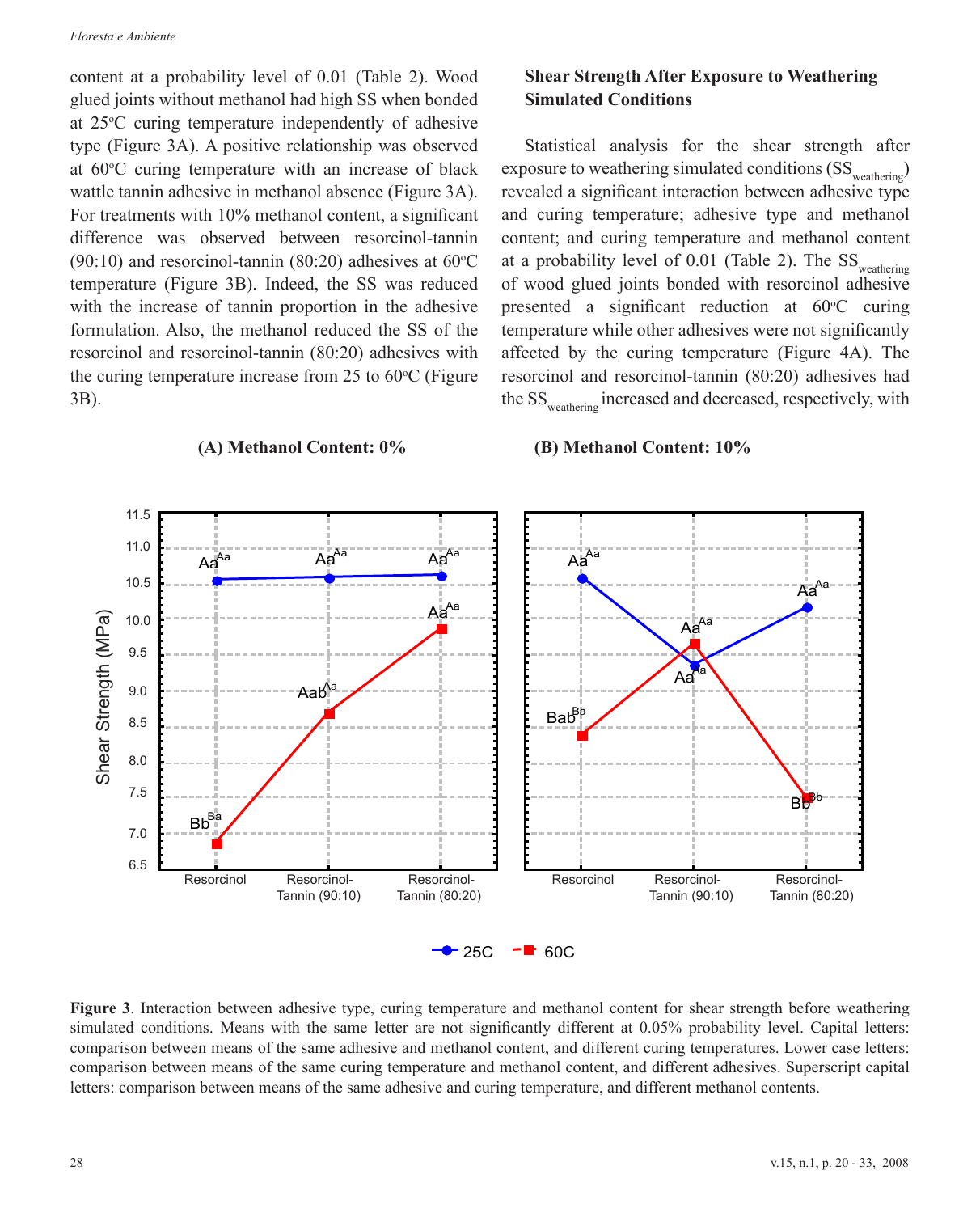failure percentage for the SS test while Figure 5B presents the results for SS<sub>weathering</sub> test. The ASTM D 3110.1994 standard demands a wood failure minimum value of 60%, lower values indicate a poor adhesion quality and vice versa. Before exposure to weathering simulated conditions, at  $60^{\circ}$ C curing temperature, only the resorcinol did not reach the minimum values required by the ASTM D 3110.1994 standard (Figure 5A). At 25 °C curing temperature in methanol presence, the wood

a 10% methanol content (Figure 4B). The wood glued joints bonded with adhesives at  $25^{\circ}$ C curing temperature had higher SS<sub>weathering</sub> for both methanol contents when compared to results at  $60^{\circ}$ C temperature (Figure 4C). Also, SS<sub>weathering</sub> property was improved for adhesives cured at  $60^{\circ}$ C in presence of methanol while  $SS_{\text{weathering}}$ diminished with methanol addition to adhesive at  $25^{\circ}$ C curing temperature (Figure 4C).

Figure 5A shows the average quaruba cedar wood



### **(A) Interaction Adhesive Type\*Curing Temperature**

**(B) Interaction Adhesive Type\*Methanol Content**

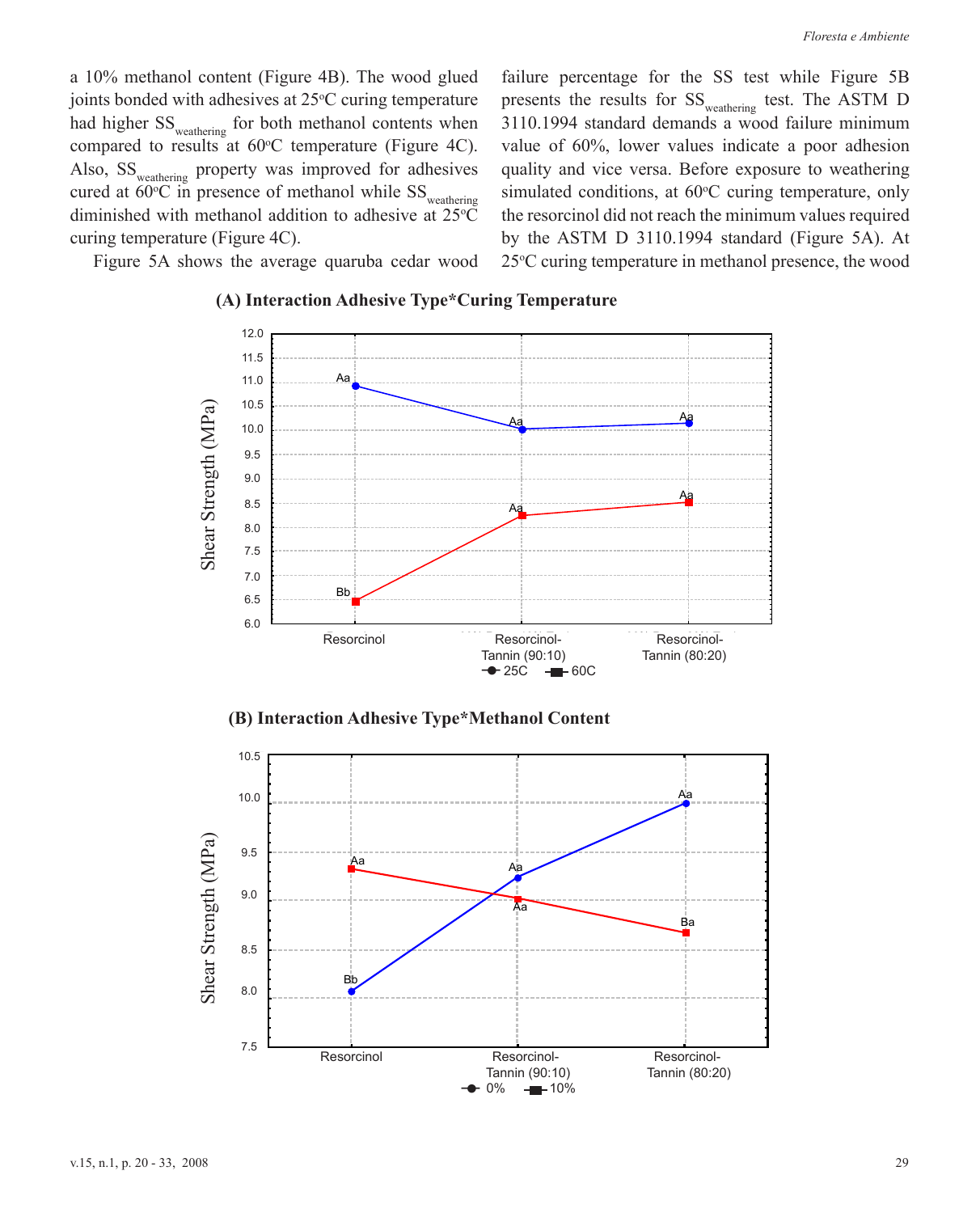

# **(C) Interaction Curing Temperature\* Methanol Content**

**Figure 4**. (A), (B) and (C) Interactions between adhesive type and curing temperature; adhesive type and methanol content; and curing temperature and methanol content, respectively, for shear strength after exposure to weathering simulated conditions. Means with the same letter are significantly different at 0.05% probability level. Capital letters: comparison between means of the different curves. Lower case letters: comparison between means of the same curve.

## **(A) Before weathering simulated conditions**



## **B) After weathering simulated conditions**



**Figure 5.** Average quaruba cedar wood failure percentage for shear strength before and after exposure to weathering simulated conditions for (A) and (B), respectively. \* Did not reach the requirements of the ASTM D 3110.1994 standard.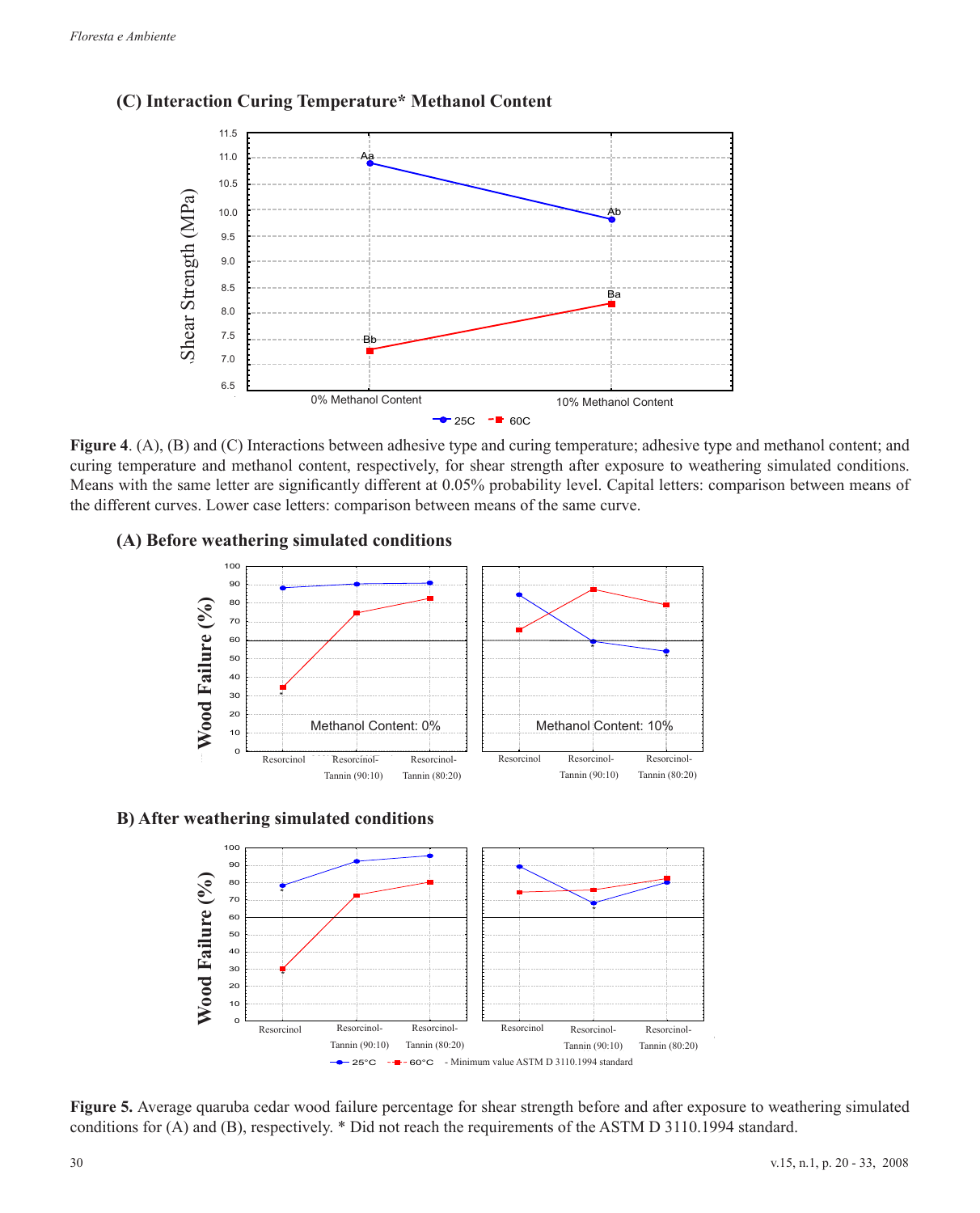failure percentage decreases with an increase of tannin (Figure 5A). After exposure at weathering simulated conditions, the resorcinol adhesive in methanol absence for both curing temperatures and the resorcinol-tannin  $(90:10)$  at 25<sup>o</sup>C with 10% methanol content did not reach the SS<sub>weathering</sub> minimum values required by the ASTM D 3110.1994 standard (Figure 5B). To respect the ASTM D 3110.1994 standard, no samples with zero values are permitted, which were observed for resorcinol (0% methanol content) and resorcinol-tannin (90:10)  $(10\% \text{ methanol content})$  adhesives, both cured at  $25\degree \text{C}$ (Figure 5B). Also, for resorcinol adhesive, the methanol improved the adhesion strength at  $60^{\circ}$ C and the wood failure percentage for this adhesive reached the standard values before and after exposure to weathering simulated conditions (Figures 5A and B). This fact occurred because the methanol reduces the viscosity and gel time of the resorcinol adhesive improving its flow and absorption properties, and consequently its adhesion quality (Pizzi 1994).

For the resorcinol-tannin (90:10) adhesive, although the comparison between means of the strength not to show influence of the curing temperature or methanol content, a better quality of adhesion was verified through the percentage of wood failure and in comparison with the solid wood, for treatments at  $25^{\circ}$ C without methanol – before and after exposure to weathering simulated conditions, and at 60°C with methanol, as show the Figures 5A and B as well as the  $SS/D_{12\%}$  values presented in Table 5. For the resorcinol-tannin (80:20) adhesive, the best results were found for the treatments without methanol for both temperatures and with methanol at  $60^{\circ}$ C (Table 5).

The best performance of resorcinol-tannin adhesives compositions at  $60^{\circ}$ C when compared to resorcinol adhesive is due to optimum curing conditions of the black wattle tannin at high temperatures. Second Mori et al. (2002), curing optimum pick for black wattle tannin is situated between  $126$  and  $216$ <sup>o</sup>C.

The quality of wood glued joints was also evaluated by the shear strength variation (ΔSS). The results obtained for ΔSS are showed in the Figure 6. The resorcinol adhesive with 0 and 10% methanol contents and the resorcinol-tannin (90:10) without resorcinol, all cured at  $60^{\circ}$ C, had the highest loss of strength after weathering simulated conditions (Figures 6A and B).

The weak strength of resorcinol adhesive at 60°C can be explained by its pre-curing before to penetrate



**Figure 6**. Variation of shear strength before and after exposure to weathering simulated conditions for quaruba cedar wood glued joints.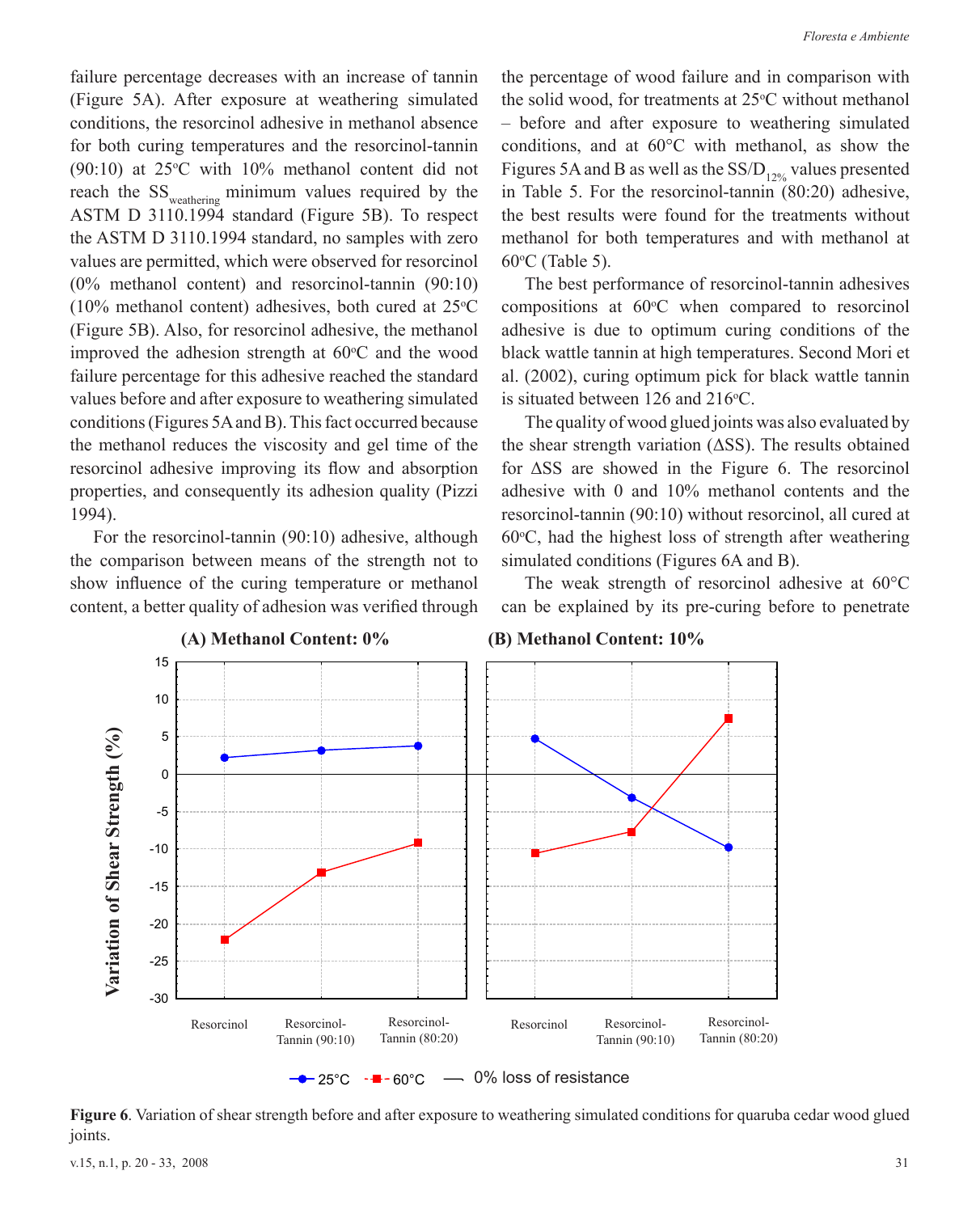#### *Floresta e Ambiente*

in the wood and to produce a good anchorage within wood. Our results are in agreement with the statement of Pizzi (1994) which mentions that the resorcinol cure at room temperature presents more advantages because the humidity is liberated gradually from the adhesive layer, inducing to the minimum stresses in the glued joint. As consequence, the adhesive layer can present a similar water loss to wood, which allows that the bondline resists at extreme humidity cycles.

### **Delamination Testing**

The three best treatments chosen for the delamination test were: (1) resorcinol adhesive bonded at  $25^{\circ}$ C with 10% methanol content; (2) resorcinol-tannin (80:20) bonded at 25<sup>o</sup>C without methanol; and (3) resorcinol $tannin (90:10)$  bonded at  $25^{\circ}$ C without methanol. The delamination percentages were compared with the values required by the ASTM D 2559.1994 standard which expects delamination average values inferior to 8% for hardwoods. None treatment attained the standard values. The high delamination rate can be explained by the characteristics of the quaruba cedar wood. According to IPT (2003) quaruba cedar wood presents a tendency to deformations and cracks which can be worsted during drying process causing collapse in the thicker wood pieces. In our study, these phenomena were not observed during the shear strength test probably due to small size of the samples.

# **Conclusions**

The results found in the present study allow to draw the following conclusions:

1. Only the quaruba cedar wood glued joints bonded with resorcinol adhesive at  $25^{\circ}$ C curing temperature without methanol present high tensile strength, with values similar to solid wood.

2. Wood glued joints bonded at 25°C curing temperature present the highest shear strength values even after the exposition to weathering simulated conditions.

3. The methanol improves the adhesion of the resorcinol adhesive for both curing temperatures and of the tannin-based adhesives at  $60^{\circ}$ C.

4. The tannin-based adhesives have a good adhesion at 60°C curing temperature while the resorcinol adhesive presented a poor adhesion at the same conditions.

5. The delamination of quaruba cedar wood glued joints were extremely elevated.

6. It is recommended the use of resorcinol-tannin  $(80:20)$  adhesive cured at 25<sup>o</sup>C without methanol due to lower price and good performance.

7. All adhesives bonded at  $25^{\circ}$ C and also the tanninbased adhesives bonded at  $60^{\circ}$ C with  $10\%$  methanol content can be used in external service conditions for quaruba cedar. However, the quaruba cedar wood glued joints can be used only in conditions where there are little variations of temperature and humidity.

## **Acknoledgements**

The authors are grateful to the CAPES-Coordenação de Aperfeiçoamento de Pessoal de Nível Superior of the Education Ministry of Brazil, for a scholarship awarded to Delanie L. Costa Tienne, to Borden Química Indústria e Comércio Ltda and TANAC S.A for providing the adhesives.

## **References**

AMERICAN SOCIETY FOR TESTING AND MATERIALS. ASTM D 1183. Standard Test Methods for Resistance of Adhesives to Cyclic Laboratory Aging Conditions. 1994. p. 405-407.

AMERICAN SOCIETY FOR TESTING AND MATERIALS. ASTM D 2559. Standard Specification for Adhesives for Structural Laminated Wood Products for Use under Exterior (Wet Use) Exposure Conditions. 1994. p. 154-158.

AMERICAN SOCIETY FOR TESTING AND MATERIALS. ASTM D 1101. Standard Test Methods for Integrity for Glue Joints in Structural Laminated Wood Products for Exterior Use. 1994. p. 54-56.

AMERICAN SOCIETY FOR TESTING AND MATERIALS. ASTM D 143. Standard Methods of Testing Small Clear Specimens of Timber. 1994. p. 24- 65.

AMERICAN SOCIETY FOR TESTING AND MATERIALS. ASTM D 3110. Standard Specification for Adhesives Used in Nonstructural Glued Lumber